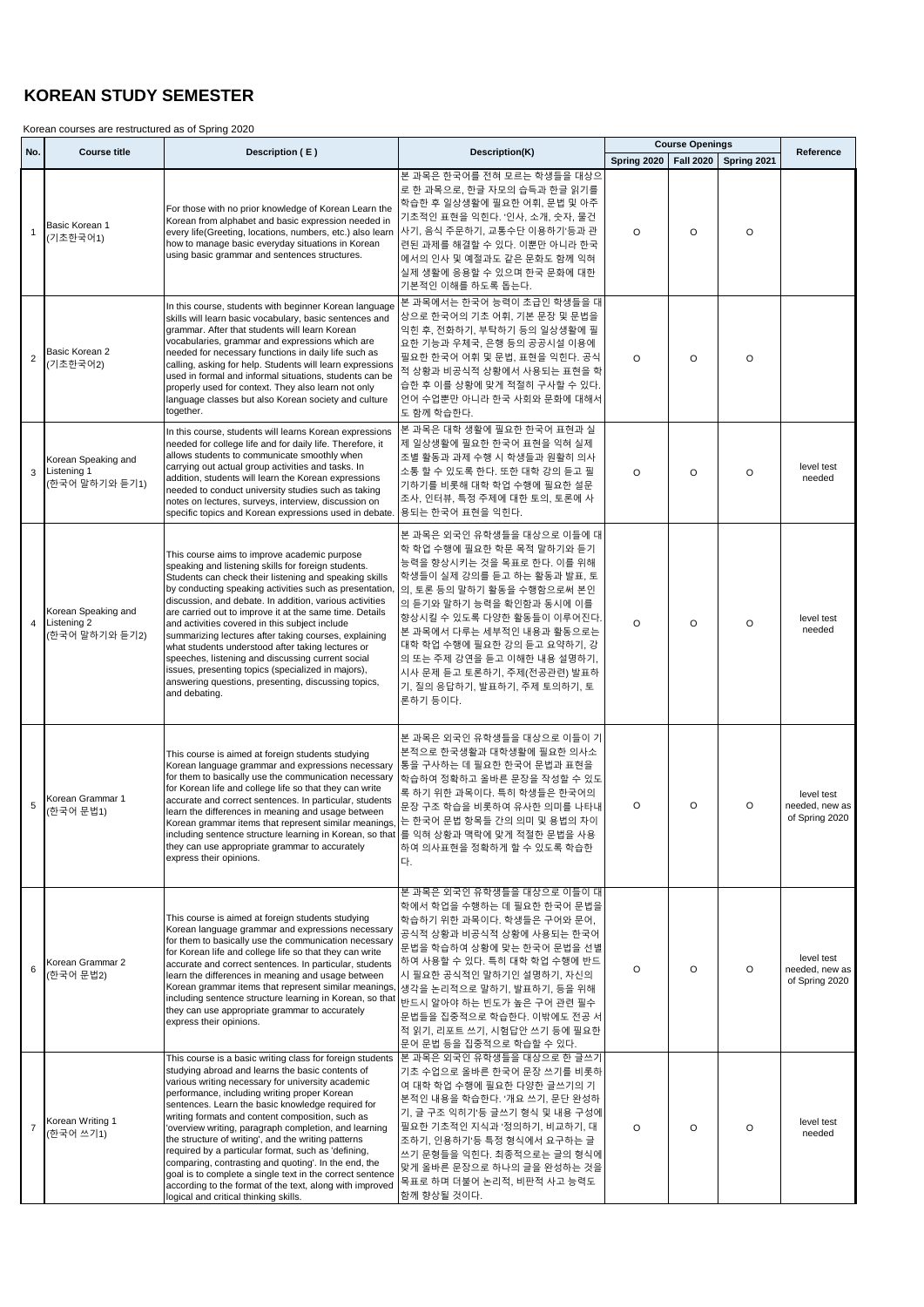|    | Korean Writing 2<br>(한국어 쓰기2)                      | This course is designed for foreign students who have<br>a level 4 or higher Korean language proficiency in<br>college. Based on the Korean vocabulary and grammar<br>expressions learned before, it is a class for training to<br>complete the results on tasks related to actual writing,<br>such as "taking notes, writing reports, and writing test<br>answers." In particular, this class consists of activities<br>to take a step further from the simple writing learned in<br>Korean Writing 1 and complete a single writing<br>assignment from beginning to end. After taking the<br>course, students will be able to describe in appropriate<br>Korean language what is required by the actual test<br>questions. In addition, the task will be able to complete<br>the task in the format and method required by each<br>major, from writing the table of contents to writing the<br>reference. In addition, the technical skills of<br>communication and consideration cooperation among<br>peers will be improved through cooperative tasks as<br>well as individual tasks. | 본 과목은 한국어 능력 4급 이상의 외국인 유학생<br>들을 대상으로 이들의 대학에서의 학업 수행을 돕<br>는 과목으로, 선수 학습된 한국어 어휘와 문법 표<br>현을 바탕으로 '강의 필기하기, 리포트 쓰기, 시험<br>답안 쓰기'등 실제 쓰기와 관련된 과제에 대한 결<br>과물을 완성하는 훈련을 위한 것이다. 특히 본 과<br> 목은 한국어 쓰기1에서 배운 간단한 쓰기에서 한<br>단계 더 나아가 하나의 쓰기 과제물을 처음부터<br>끝까지 완성해보는 활동들로 이루어진다. 본 과목<br>수강 후 학생들은 실제 시험 문제에서 요구하는<br> 내용들을 형식에 맞게 적절한 한국어로 서술할 수<br>있으며, 과제 역시 목차 쓰기 및 참고문헌 쓰기에<br>이르기까지 각 전공에서 요구하는 형식 및 방법으<br>로 과제물을 완성할 수 있게 될 것이다. 또한 개인<br> 과제는 물론 협동 과제 등을 통해 교우 간의 소통,<br> 배려 협동의 기술 능력도 향상될 것이다. | O | $\circ$ | $\circ$ | level test<br>needed, new as<br>of Spring 2020 |
|----|----------------------------------------------------|------------------------------------------------------------------------------------------------------------------------------------------------------------------------------------------------------------------------------------------------------------------------------------------------------------------------------------------------------------------------------------------------------------------------------------------------------------------------------------------------------------------------------------------------------------------------------------------------------------------------------------------------------------------------------------------------------------------------------------------------------------------------------------------------------------------------------------------------------------------------------------------------------------------------------------------------------------------------------------------------------------------------------------------------------------------------------------------|-------------------------------------------------------------------------------------------------------------------------------------------------------------------------------------------------------------------------------------------------------------------------------------------------------------------------------------------------------------------------------------------------------------------------------------------------------------------------------------------------------|---|---------|---------|------------------------------------------------|
|    | Korean Reading 1<br>(한국어 읽기1)                      | This course provides various kinds of writing for foreign<br>students who are intermediate in Korean and above,<br>and improves students' background knowledge and<br>reading comprehension by dealing with current topics.<br>In particular, foreign students' understanding of the<br>article may be somewhat reduced when they encounter<br>articles related to Korea or suggestive contents due to<br>the limitation of background knowledge. Therefore,<br>students can read and understand various texts based<br>on the learning materials covered in this subject,<br>explain what they mean, understand Korean society<br>better, and adapt to Korean life. The ability to express<br>one's thoughts logically can also be improved by<br>dealing with various writings in depth.                                                                                                                                                                                                                                                                                               | 본 과목은 한국어 중급 이상의 외국인 유학생들을<br>대상으로 다양한 종류의 글을 접하고, 시사적인<br>내용을 다룸으로써 학생들의 배경 지식의 함양과<br>독해력을 향상하도록 한다. 특히 외국인 유학생들<br> 의 경우 배경 지식의 한계로 한국 관련 내용의 글<br>이나 시사적인 내용의 글을 접할 때 그 글에 대한<br>이해는 다소 떨어질 수 있다. 이에 학생들은 본 과<br>목에서 다루는 학습 자료를 바탕으로 다양한 글을<br>읽고 이해하며 그것이 의미하는 바가 무엇인지를<br>설명할 수 있으며 한국 사회를 보다 더 잘 이해하<br> 며 한국 생활에 적응할 수 있다. 다양한 글을 깊이<br>있게 다룸으로써 자신의 생각을 논리적으로 표현<br> 하는 능력도 함께 향상될 수 있다.                                                                                                     | O | $\circ$ | $\circ$ | level test<br>needed                           |
| 10 | Korean Reading 2<br>(한국어 읽기2)                      | The purpose of this course is to quickly read and<br>understand various written materials necessary to<br>conduct university studies for foreign students who are<br>intermediate in Korean. First, students will learn the<br>frequent vocabulary words needed to perform<br>university studies. In addition, students can read<br>various kinds of texts and learn Korean vocabulary and<br>grammar while identifying the central content and topic<br>of the text, understanding what the text means and<br>explaining it to their colleagues. In addition, it will also<br>cover various news and newspaper articles related to<br>Korea to foster students' background knowledge and<br>improve reading comprehension. This accumulated<br>background knowledge can be expected to be the<br>basis for logical speaking or writing of one's thoughts in  논리적으로 말하거나 쓸 때 기초가 될 것으로 기<br>the future.                                                                                                                                                                                  | 본 과목은 한국어 중급 이상의 외국인 유학생들을<br>대상으로 대학 학업을 수행하는 데 필요한 다양한<br>문어 자료를 신속하게 읽고 내용을 이해하도록 하<br>는 데 목적이 있다. 이를 위해 먼저 대학 학업을<br>수행하는 데 필요한 빈도가 높은 어휘들을 학습한<br> 다. 또한 학생들은 다양한 종류의 글을 읽고 한국<br> 어 어휘, 문법에 대한 학습과 동시에 글의 중심 내<br> 용과 주제를 파악하여 해당 글이 의미하는 바가<br>무엇인지 이해하고 그것을 동료에게 설명할 수 있<br>다. 이와 더불어 한국과 관련된 다양한 뉴스와 신<br>문 기사 등의 시사적인 내용도 함께 다룸으로써<br> 학생들의 배경 지식 함양과 독해력 향상을 도모한<br> 다. 이렇게 쌓인 배경 지식이 추후 자신의 생각을<br>대할 수 있다.                                                                               | O | $\circ$ | $\circ$ | level test<br>needed, new as<br>of Spring 2020 |
| 11 | Korean Studies Introduction<br>(한국학입문)             | This course helps international students and Korean<br>students residing overseas gain basic knowledge on<br>Korean politics, economics, society, culture, and<br>history. It aims to give students a comprehensive<br>understanding of Korea by examining basic and current 며 시사적인 내용을 다루어 한국에 관한 종합적인<br>topics related to the country. The course is a bridge<br>course designed to prepare students who have chosen<br>Korean Studies as a secondary major to take advanced<br>courses in that field.                                                                                                                                                                                                                                                                                                                                                                                                                                                                                                                                                                                | 본 강의는 외국국적 학생. 재외국민 학생이 한국<br>과 관련된 정치, 경제, 사회, 문화, 역사 등의 제반<br> 기초지식을 쌓도록 한다. 한국에 관련된 기초적이<br>이해를 도모한다. 한국학을 복수 전공으로 선택한<br> 학생들이 한국학 관련 상급과목을 수강할 수 있도<br>록 지원하는 교과목이다.                                                                                                                                                                                                                                                                                                                             | X | O       | X       | Instruction<br>language:<br>Korean             |
| 12 | Korea Society and Culture<br>(한국의 사회와 문화)          | This course focuses on the transformation process and<br>characteristics of Korean society with a view to helping<br>international students and Korean students residing<br>overseas better understand Korean society today. To<br>this end, the course first introduces students to the<br>cultural characteristics that have shaped modern<br>Korean society. We will look into the living<br>environments of Koreans, birth and family, coming-of-<br>age ceremony, love and marriage, and funeral rituals,<br>among other topics. Second, we will examine the<br>influence of these historical and cultural factors on the<br>lives of modern Koreans by looking at the themes of<br>festivals, traditional seasonal customs, costumes, wars<br>education, and women's lives. Third, to deepen<br>students' understanding of Korean society, specific<br>issues of contemporary Korean society are selected<br>and analyzed through presentations and discussions. It<br>is hoped that this will enhance understanding of the<br>culture and life of the Korean people.              | 본 강의는 외국국적·재외국민 학생이 오늘날의 한<br>국사회를 이해하도록 하기 위하여 한국사회의 변<br>모과정과 특징을 중점적으로 살펴보는 것을 목적<br>으로 한다. 그러기 위해서 첫 번째, 현대의 한국사<br>회를 구성하고 있는 한국의 문화적 특성을 주제별<br>로 소개한다. 한국인의 삶의 공간, 출생과 가족,<br>성년식, 연애와 혼인, 죽음의 의례 등을 문화사적<br>으로 살펴볼 것이다. 두 번째, 축제, 세시풍속, 복<br>식, 전쟁, 교육, 여성의 생애 등의 주제를 살펴봄<br>으로써 이와 같은 역사 문화적 요소가 현대 한국<br>인의 삶에 미치는 영향을 살펴보고자 한다. 세 번<br>째, 한국사회의 이해를 심화하기 위하여 현대 한<br>국사회의 특정 이슈를 선정하여 발표와 토론을 통<br>해 분석해보도록 할 것이다. 이를 통해 한구사회<br>의 문화와 생활에 대한 이해를 높일 수 있으리라<br>기대한다.                       | X | $\circ$ | X       | Instruction<br>language:<br>Korean             |
|    | Korea's Politics and<br>13 Economy<br>(한국의 정치와 경제) | This course introduces the characteristics of Korea's<br>politics and economy from an international and<br>comparative perspective. It focuses on how Korea's<br>politics and economy, while interacting with each other,<br>have developed since 1945, when the current political<br>system was established. To this end, we examine the<br>division of Korea into north and south, rebuilding of the<br>nation, economic development, democratization, and<br>globalization, all of which are essential for<br>understanding the uniqueness of Korea.                                                                                                                                                                                                                                                                                                                                                                                                                                                                                                                                  | 이 과목은 한국의 정치와 경제의 특징을 국제적<br>및 비교적 관점에서 소개한다. 현재와 같은 국가<br>체제가 성립한 1945년 이후 현재에 이르기까지<br> 한국의 정치와 경제가 어떻게 연관이 되면서 발전<br> 되어 왔는가를 집중적으로 다룬다. 이를 위해서<br> 한국적 특수성을 이해하는데 필수적인 남북분단,<br>국가건설, 경제발전, 민주화, 세계화에 대해 살펴<br>볼 것이다.                                                                                                                                                                                                                                                                             | O | X       | X       | Instruction<br>language:<br>Korean             |